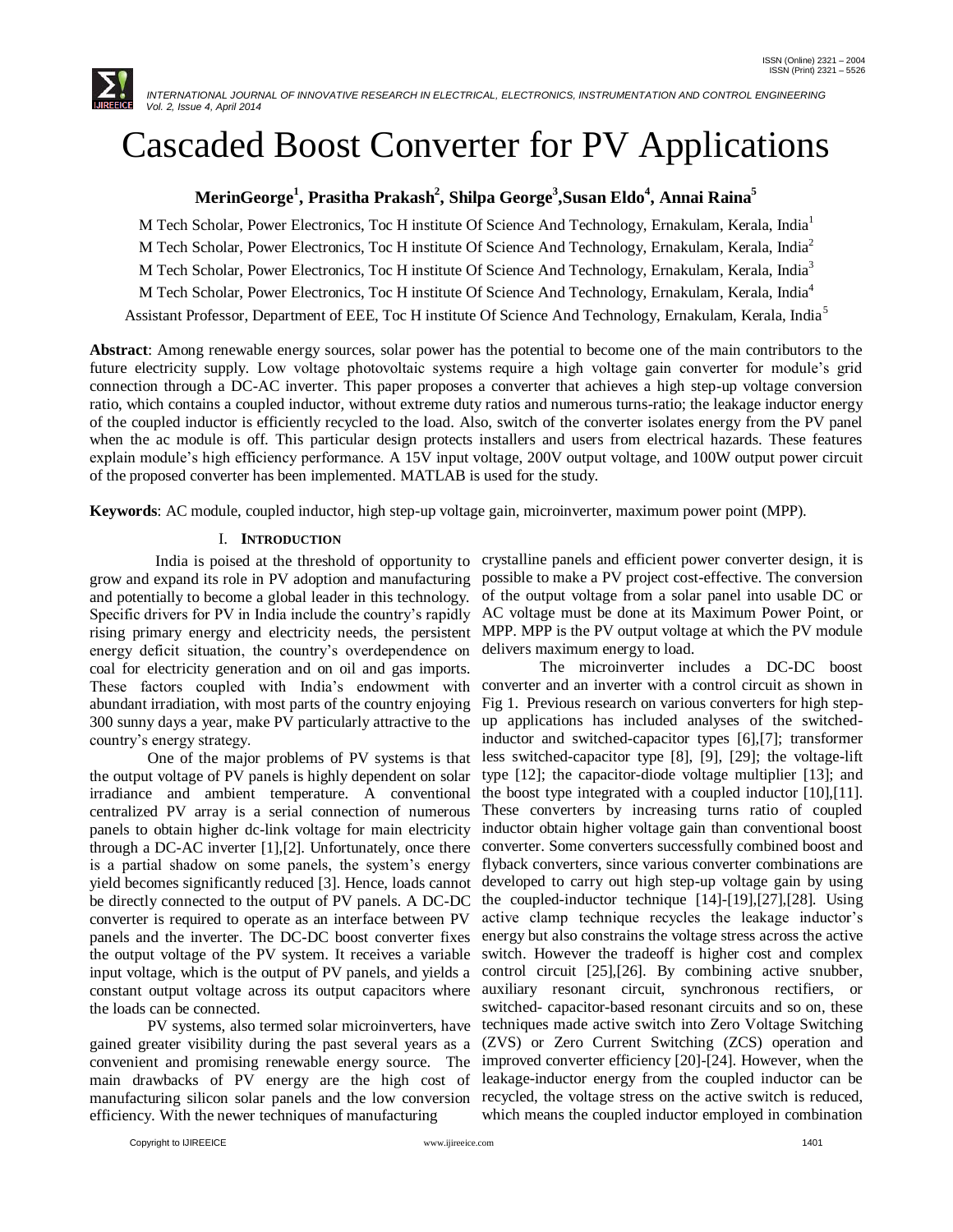with the voltage-multiplier or voltage-lift technique successfully accomplishes the goal of higher voltage gain [6]-[13].

In this paper the simulation and analysis of a highly  $\boldsymbol{A}$ . efficient step-up converter for photovoltaic applications is performed. A PV panel with MPPT is given as the input. The output of converter is given to a micro inverter, which is finally connected to a grid which is loaded. A DC-DC module Fig 1.



Fig 1: General block diagram

### **II. CIRCUIT CONFIGURATION AND OPERATION PRINCIPLE OF CONVERTER**

 The converter, shown in Fig 2, is comprised of a coupled inductor *T* with the floating active switch *S*. The primary winding  $N_1$  of a coupled inductor T is similar to the input inductor of the conventional boost converter, and capacitor  $C_1$  and diode  $D_1$  receive leakage inductor energy from  $N_2$ . The secondary winding  $N_2$  of coupled inductor *T* is connected with another pair of capacitors  $C_2$  and diode  $D_2$ , which are in series with  $N_1$  in order to further enlarge the boost voltage. The rectifier diode  $D_3$  connects to its output capacitor  $C_3$ . This converter has several features: 1) The connection of the two pairs of inductors, capacitor, and diode gives a large step-up voltage-conversion ratio; 2) the leakage-inductor energy of the coupled inductor can be recycled, thus increasing the efficiency and restraining the voltage stress across the active switch; and 3) the floating active switch efficiently isolates the PV panel energy during non operating conditions, which enhances safety [4].



Fig 2: Circuit configuration of the converter

# **III. OPERATING PRINCIPLE AND STEADY-STATE ANALYSIS OF CONVERTER**

#### *A. CCM Operation*

 The converter is operated in CCM. There are five operating modes in a switching period [4].

converter acts as an interface between the load and the  $L_m$  continuously charges capacitor  $C_2$  through T when S is Mode I: In this interval, the magnetizing inductor turned on. The current flow path is shown in Fig switch S and diode  $D_2$  is conducting. The current  $i_{\text{Lm}}$  is decreasing because source voltage  $V_{in}$  crosses magnetizing inductor  $L_{m}$ and primary leakage inductor  $L_{k1}$ . Magnetizing inductor  $L_m$ is still transferring its energy through coupled inductor T to charge  $C_2$ , but the energy is decreasing. The charging current  $i_{D2}$  and  $i_{C2}$  are decreasing. The secondary leakage inductor current  $i_{Lk2}$  is declining as equal to  $i_{Lm}/n$ . Once the increasing  $i_{Lkl}$  equals decreasing  $i_{Lm}$  at  $t = t_1$ , this mode ends.



Fig 3: Current flow path of mode I

Mode II: During this interval, source energy  $V_{in}$  is series connected with  $N_2$ ,  $C_1$ , and  $C_2$  to charge  $C_3$  and load R. At the same time magnetizing inductor  $L_m$  is also receiving energy from  $V_{in}$ . The current flow path is shown in Fig 4, where switch S remains on and only  $D_3$  is conducting. The  $i_{\text{Lm}}$ ,  $i_{\text{Lk1}}$  and  $i_{\text{D3}}$  are increasing because  $V_{\text{in}}$  is crossing  $L_{k1}$ ,  $L_m$ , and primary winding  $N_1$ .  $L_m$  and  $L_{k1}$  are storing energy from  $V_{in}$ , meanwhile  $V_{in}$  is also serially

connected with  $N_2$  of coupled inductor T, capacitors  $C_1$  and  $C_2$ , and then discharges their energy to  $C_3$  and R. The i<sub>in</sub>, i<sub>D3</sub> and discharging current  $|i_{C1}|$  and  $|i_{C2}|$  are increasing. This mode ends when switch S is turned off at  $t = t_2$ .



Fig 4: Current flow path of mode II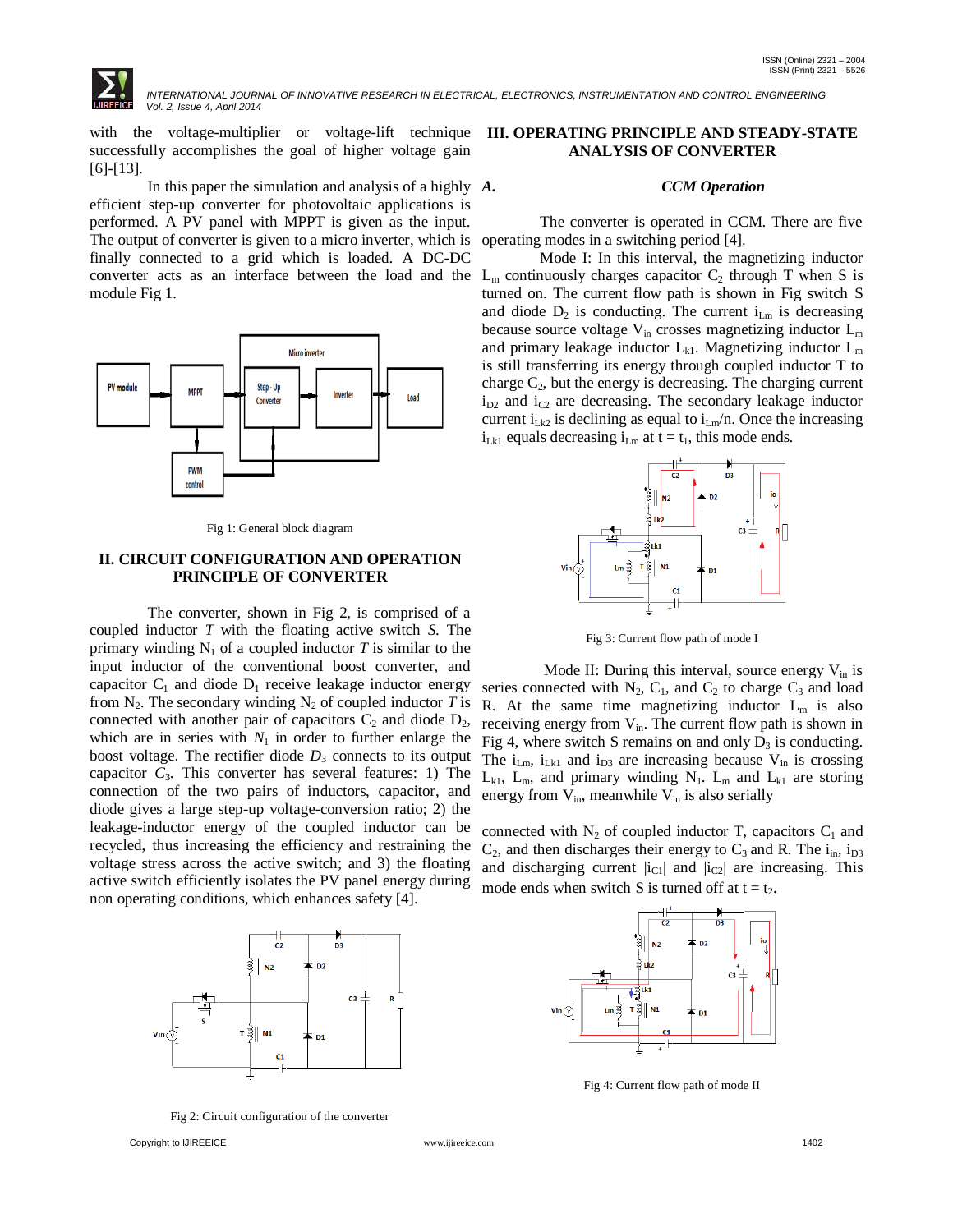

Mode III: During this interval, secondary leakage This mode ends when switch Sis turned on at the beginning inductor  $L_{k2}$  keeps charging  $C_3$  when switch Sis off. The of the next switching period. current flow path is shown in Fig 5, where only  $D_1$  and  $D_3$ are conducting. The energy stored in leakage inductor  $L_{kl}$ flows through  $D_1$  to charge  $C_1$  instantly when S is off. Meanwhile, the energy of secondary leakage inductor  $L_{k2}$  is series connected with  $C_2$  to charge output  $C_3$  and the load. Since leakage inductance  $L_{k1}$  and  $L_{k2}$  are far smaller than  $L_m$ ,  $i_{Lk2}$  rapidly decreases. But  $i_{Lm}$  is increasing because  $L_m$  is receiving energy from  $L_{k1}$ . Current  $i_{Lk2}$  decreases until it reaches zero. This mode ends at  $t = t_3$ .



Fig 5: Current flow path of mode III

 Mode IV: During this interval, the energy stored in magnetizing inductor  $L_m$  is released to  $C_1$  and  $C_2$ simultaneously. The current flow path is shown in Fig 6. Only  $D_1$  and  $D_2$  are conducting.  $I_{Lk1}$  and  $i_{D1}$  are continually decreased because the leakage energy flowing through D<sup>1</sup> keeps charging  $C_1$ .  $L_m$  is delivering its energy through T and  $D_2$  to charge  $C_2$ . The energy stored in  $C_3$  is constantly inductor  $L_m$  yields, discharged to the load R. These energy transfers result in decreases in  $i_{Lk1}$  and  $i_{Lm}$ , but increases in  $i_{Lk2}$ . This mode ends when current  $i_{Lk1}$  is zero, at  $t = t_4$ .



Fig 6: Current flow path of mode IV

 Mode V: During this interval, only magnetizing follows: inductor  $L_m$  is constantly releasing its energy to  $C_2$ . The current flow path is shown in Fig 7, in which only  $D_2$  is conducting. The  $i_{\text{Lm}}$  is decreasing due to the magnetizing inductor energy flowing through the coupled inductor T to secondary winding  $N_2$ , and  $D_2$  continues to charge  $C_2$ . The energy stored in  $C_3$  is constantly discharged to the load R.



Fig 7: Current flow path of mode V

## *B. Steady-State Analysis*

 To simplify the steady-state analysis, only modes II and IV are considered for CCM operation, and the leakage inductances on the secondary and primary sides are neglected. The following equations can be written from Fig 4. [4]

$$
v_{Lm} = V_{in}
$$
  
\n
$$
v_{N2} = nV_{in}
$$
  
\nDuring mode IV:  
\n
$$
v_{Lm} = -V_{C1}
$$
  
\n
$$
v_{N2} = -V_{C2}
$$

Applying a volt-second balance on the magnetizing

$$
\int_{0}^{DTs} (V_{in}) dt + \int_{DTs}^{Ts} (-V_{C1}) dt = 0
$$
\n
$$
\int_{0}^{DTs} (nV_{n}) dt + \int_{DTs}^{Ts} (-V_{C2}) dt = 0
$$

From which the voltage across capacitors  $C_1$  and  $C_2$  are obtained as follows:

$$
V_{C1} = \frac{D}{1-D} V_{in}
$$
  
\n
$$
V_{C2} = \frac{nD}{1-D} V_{in}
$$
  
\n
$$
V_{in}
$$
  
\nDuring mode U

During mode II,

 $V_0 = V_{in} + V_{N2} + V_{C2} + V_{C1}$  becomes,  $V_o = V_{in} + nV_{in} + nD/(1-D) V_{in} + D/(1-D) V_{in}$ 

The DC voltage gain MCCM can be found as

$$
M_{CCM} = V_o/V_{in} = (1+n)/(1-D)
$$

 During CCM operation, the voltage stresses on S and  $D_1$ - $D_3$  are given as:

$$
V_{DS} = V_{D1} = V_{in}/(1 - D)
$$
  
\n
$$
V_{D2} = nV_{in}/(1 - D)
$$
  
\n
$$
V_{D3} = (1 + n)/(1 - D)V_{in}
$$

Copyright to IJIREEICE [www.ijireeice.com](http://www.ijireeice.com/) 1403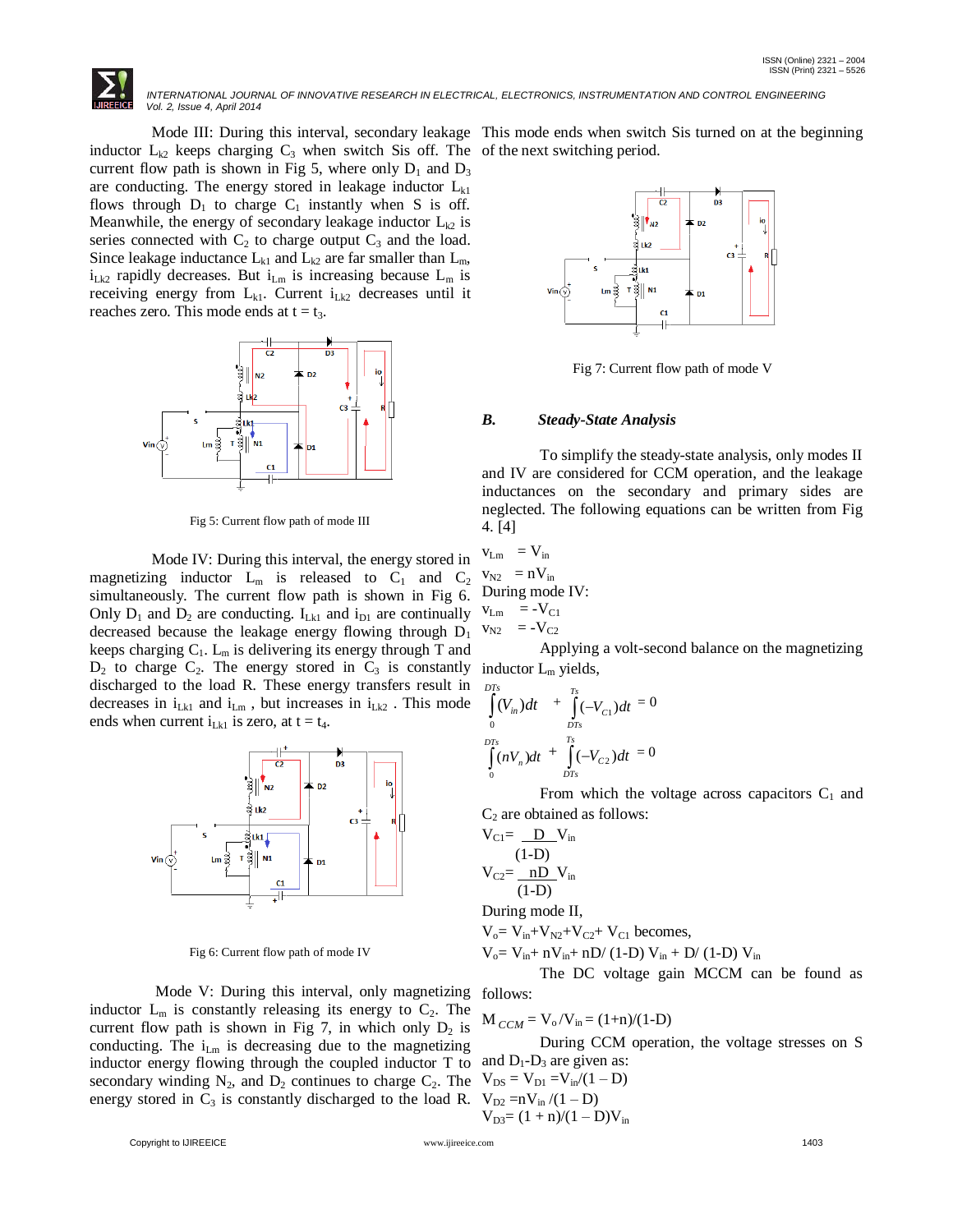# **IV. DESIGN OF PV PANNEL & MPPT**

 The rapid increase in the demand for electricity and the recent change in the environmental conditions such as global warming led to a need for a new source of energy that is cheaper and sustainable with less carbon emissions. Solar energy has offered promising results in the quest of finding the solution to the problem. The harnessing of solar energy using PV modules comes with its own problems that arise from the change in insulation conditions. These changes in insulation conditions severely affect the efficiency and output power of the PV modules. A great deal of research has been done to improve the efficiency of the PV modules. A number of methods of how to track the maximum power point of a PV module have been proposed to solve the problem of efficiency.

 The step-up converter is fed by a PV panel. A generalized photovoltaic model is implemented, which can be representative of PV cell, module or array, in order to estimate the electrical behaviour of the module with respect to change in environmental parameter i.e. insolation keeping the cell temperature constant. Due to the mismatch between load line and operating characteristic of the solar cells, the power available from the solar cells is not always fully extracted [5].

 A MPPT is used for extracting maximum power from the solar PV module and transferring that power to the load. A DC-DC converter serves the purpose of transferring maximum power from the solar PV module to the load. By changing the duty cycle the load impedance as seen by the source is varied and matched at the point of the peak power with the source so as to transfer the maximum power. Therefore MPPT techniques are needed to maintain the PV array's operating at its MPPT.

 Maximum power point tracking (MPPT) is a control technique to adjust the terminal voltage of PV panels so that maximum power can be extracted. MPPTs find and maintain operation at the maximum power point, using an MPPT algorithm. Many such algorithms have been proposed. However, one particular algorithm, the perturband-observe (P&O) method is used here because of its simplicity [30]-[33]. This is essentially a "trial and error" method. Fig 8 shows the P&O method flow chart. The PV controller increases the reference for the inverter output power by a small amount, and then detects the actual output power. If the output power is indeed increased, it will increase again until the output power starts to decrease, at which the controller decreases the reference to avoid collapse of the PV output due to the highly non-linear PV characteristic. Perturb and observe method is dominantly used in practical PV systems for the MPPT control due to its simple implementation, high reliability, and tracking efficiency [32].



Fig 8: P&O method flow chart [32]

## **V. CONTROL STRATEGY**

 Pulse-width modulation (PWM) technique is used here. The average value of voltage (and current) fed to the load is controlled by turning the switch between supply and load on and off at a fast pace. The longer the switch is on compared to the off periods, the higher the power supplied to the load is. PWM is one of the two principal algorithms used in photovoltaic solar battery chargers, the other being MPPT. The main advantage of PWM is that power loss in the switching devices is very low. When a switch is off there is practically no current, and when it is on, there is almost no voltage drop across the switch. Power loss, being the product of voltage and current, is thus in both cases close to zero.

## **VI. SIMULATION RESULTS AND ANALYSIS**

 The simulation of the converter is done in Matlab/Simulink. The designed converter consists of single active switch, which acts as high state drive. It also contains the coupled inductor, 2 diodes and 2 capacitors used to stepup the voltage level and it also recycles the leakage energy. One diode is used as rectifier diode.

# *A. Parameter Selection*

 The parameters used for the simulation are input voltage 15V, output voltage 200V. S is a MOSFET. Since (10) assign turns ratio  $n = 5$ , the duty ratio D is derived as 55%.

Switching frequency  $= 50$  kHz Full-load resistance  $R = 400 Ω$  $C_1 = C_2 = 47 \,\mu\text{F}$  $C_3$  = 220  $\mu$ F.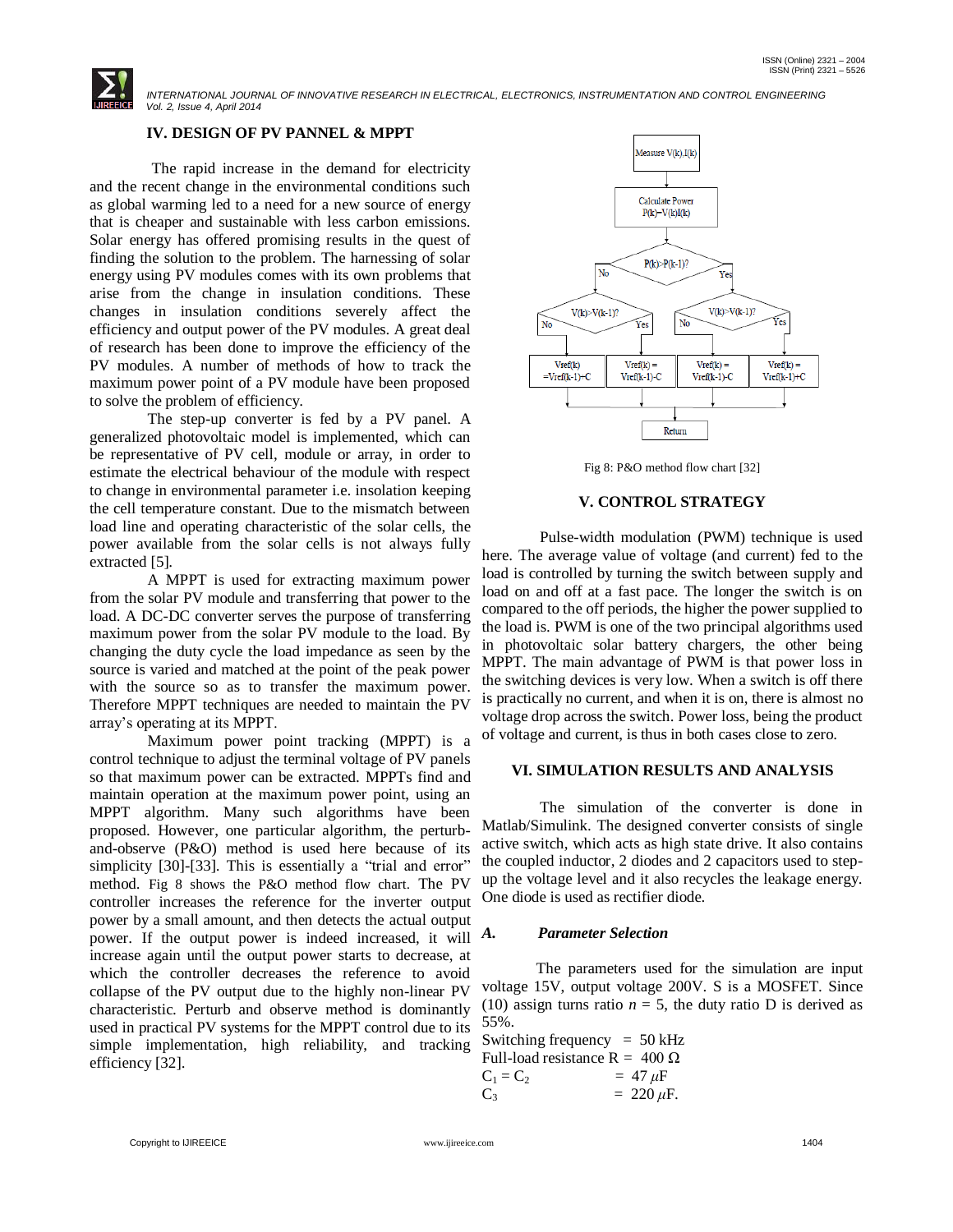## *B. Simulation Results*

 MATLAB/Simulink model of the converter with PV panel  $& MPPT$  is shown in the Fig 8 and MPPT by P  $&$ O method is shown in Fig 9. The switch used for the simulation is MOSFET, for recycling and rectifying diodes are used. The output voltage is obtained to be 200V for stepup operating mode where the input voltage is 15V.

 $\frac{3\pi\sigma_{\rm m}^2}{4\pi\sigma_{\rm c}^2}$ 

Fig 9: MATLAB/Simulink model of the converter with PV panel & MPPT



Fig 10: MATLAB/Simulink model of MPPT by P & O method



Fig 11: Waveforms at 15V input voltage with full-load condition and output [7] 100W

Copyright to IJIREEICE [www.ijireeice.com](http://www.ijireeice.com/) 1405 The waveforms of the converter with 15V input voltage at full load are shown in Fig 11. Pulses are generated

using MPPT. Output voltage and power waveforms are shown in Fig 12.



Fig 12: Waveform of output voltage and power

#### **VII. CONCLUSION**

 In this paper a PV system has been simulated by Matlab/Simulink. Perturb and Observe algorithm has been used for maximum power point tracking. Simulation results show that the system operates in the maximum power point for the different irradiances values. In the converter the energy of leakage inductors has been effectively recycled and voltage stress across the switch is constrained. The switch here acts as a high state drive and also it protects panel and installers from the electrical hazardous while the switch is in the off state. The switching action is performed well by the switch during the system operation at all the condition, with eliminating the residential energy effectively during non operating condition. Without an extreme duty ratio and with a numerous turns ratio, the proposed converter achieved high voltage step-up gain. Thus improvement to the efficiency of the PV pannel has achieved.

#### **REFERENCES**

- [1] T. Shimizu,K.Wada, and N.Nakamura, "Flyback-type single-phase utility interactive inverter with power pulsation decoupling on the dc input for an ac photovoltaic module system," IEEE Trans. Power Electron., vol. 21, no. 5, pp. 1264-1272, Jan. 2006.
- [2] N. Pogaku, M. Prodanovic, and T. C. Green, "Modeling, analysis and testing of autonomous operation of an inverter-based microgrid," IEEE Trans. Power Electron., vol. 22, no. 2, pp. 613-625, Mar. 2007.
- [3] C. Rodriguez and G. A. J. Amaratunga, "Long-lifetime power inverter for photovoltaic ac modules," IEEE Trans. Ind. Electron., vol. 55, no. 7, pp. 2593-2601, Jul. 2008.
- [4] Shih-Ming Chen, Tsorng-Juu Liang, Lung-Sheng Yang, and Jiann-Fuh Chen," A Safety Enhanced, High Step-Up DC-DC Converter for AC Photovoltaic Module Application", IEEE Transactions on power electronics, vol. 27, no. 4, April 2012.
- [5] W. Swiegers, Johan H.R. Enslin, (1998) An Integrated Maximum Power Point Tracker for Photovoltaic Panels. [Online], Available: IEEE Explore database. [20th July 2006]
- [6] T. Umeno, K. Takahashi, F. Ueno, T. Inoue, and I. Oota, "A new approach to lowripple-noise switching converters on the basis of switched- capacitor converters," in Proc. IEEE Int. Symp. Circuits Syst., Jun. 1991, pp. 1077-1080.
- B. Axelrod, Y. Berkovich, and A. Ioinovici, "Switchedcapacitor/switched-inductor structures for getting transformerless hybrid dc-dcPWM converters," IEEE Trans. Circuits Syst. I, Reg. Papers, vol. 55, no. 2, pp. 687-696, Mar. 2008.